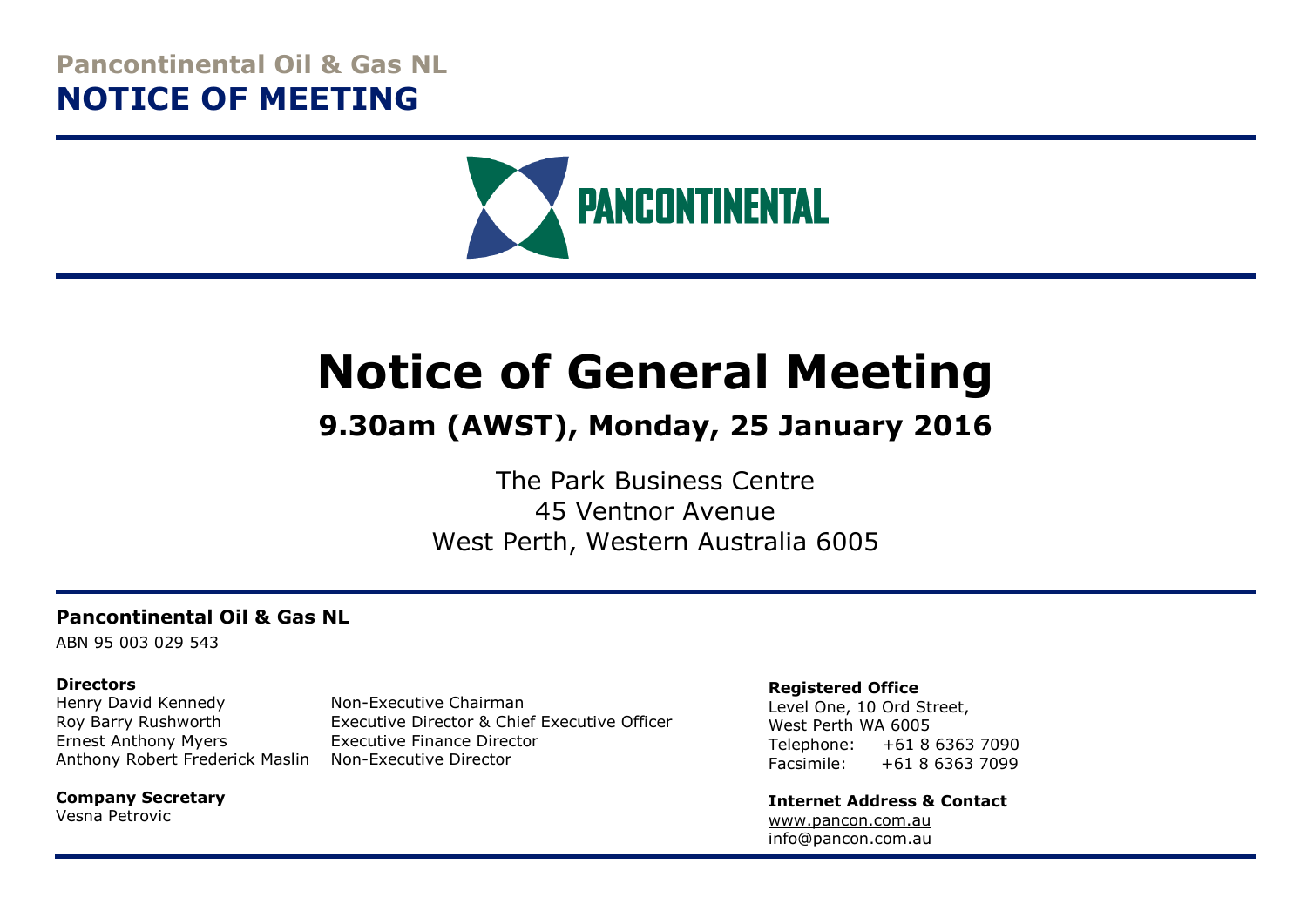# **Pancontinental Oil & Gas NL NOTICE OF MEETING**

|    | A General Meeting of Pancontinental Oil & Gas NL<br>("Pancontinental" or the "Company") will be held at<br>The Park Business Centre,<br>45 Ventnor Avenue, West Perth, Western Australia 6005<br>at 9.30am (AWST), Monday, 25 January 2016. |                                                                                                                                                                                                                                                                                                                      |                              |                                                          |  |
|----|---------------------------------------------------------------------------------------------------------------------------------------------------------------------------------------------------------------------------------------------|----------------------------------------------------------------------------------------------------------------------------------------------------------------------------------------------------------------------------------------------------------------------------------------------------------------------|------------------------------|----------------------------------------------------------|--|
|    | <b>Items of business</b>                                                                                                                                                                                                                    |                                                                                                                                                                                                                                                                                                                      | <b>Type of</b><br>resolution | <b>Voting restrictions</b><br>and further<br>information |  |
|    | <b>ORDINARY BUSINESS</b>                                                                                                                                                                                                                    |                                                                                                                                                                                                                                                                                                                      |                              |                                                          |  |
|    | 1. Ratification of Placement carried out<br>under Listing Rule 7.1                                                                                                                                                                          | That, pursuant to and in accordance with ASX Listing Rule 7.4 and<br>for all other purposes, Shareholders ratify the allotment and issue<br>of 172,649,114 Shares each at an issue price of 0.4 cents per<br>Share on the terms and conditions in the Explanatory Notes.                                             | Ordinary<br>Resolution       | Page 4                                                   |  |
| 2. | <b>Ratification of Placement carried out</b><br>under Listing Rule 7.1A                                                                                                                                                                     | That, pursuant to and in accordance with ASX Listing Rule 7.4 and<br>for all other purposes, Shareholders ratify the allotment and issue<br>of 11,850,886 Shares each at an issue price of 0.4 cents per Share<br>on the terms and conditions in the Explanatory Notes.                                              | Ordinary<br>Resolution       | Page 4                                                   |  |
|    | 3. Approval for Mr Henry David Kennedy<br>to participate in Placement                                                                                                                                                                       | That, pursuant to and in accordance with ASX Listing Rule 10.11<br>and for all other purposes, Shareholders approve the issue of up to<br>125,000,000 Shares each at an issue price of 0.4 cents per Share<br>to Mr Henry David Kennedy and/or his nominees on the terms and<br>conditions in the Explanatory Notes. | Ordinary<br>Resolution       | Page 5                                                   |  |

**Terms used in this Notice and the Explanatory Notes are defined in the glossary on page 7.**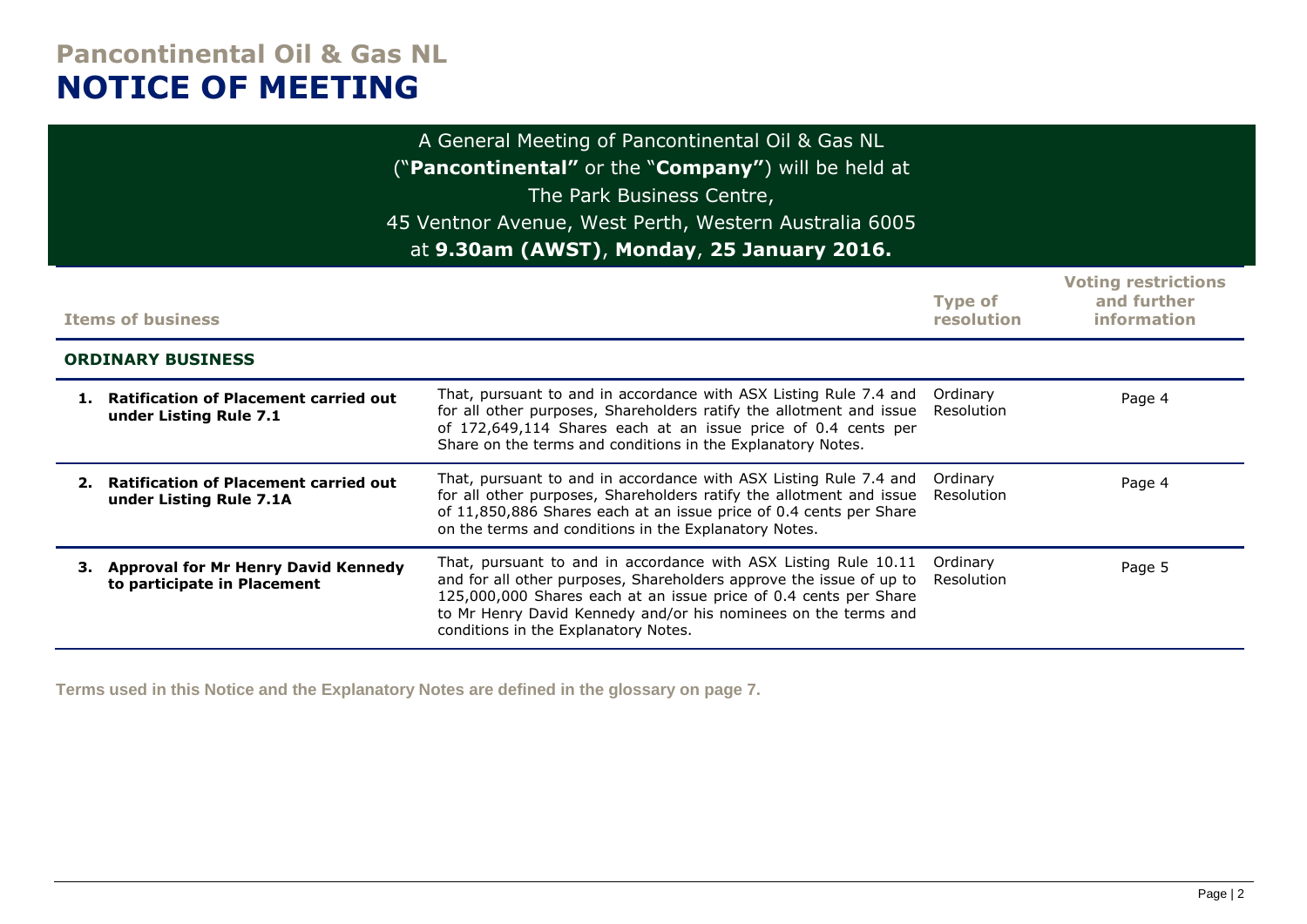# **Pancontinental Oil & Gas NL NOTICE OF MEETING**

#### **VOTING**

#### **Voting Record Date**

Shareholders recorded on the Company's register of members at 9.30am (AWST) on Saturday, 23 January 2016 will be entitled to vote at the General Meeting.

#### **Becoming a Shareholder**

Shareholders who become registered Shareholders after the date of dispatch of this Notice and who wish to vote at the General Meeting by proxy should call +61 8 6363 7090 to request a Proxy Form.

Shareholders who become beneficial shareholders of Shares by acquiring Shares after the date of dispatch of this Notice and who wish to vote at the General Meeting by proxy should contact their broker or intermediary for instructions on how to do so.

#### **How to vote**

Shareholders can vote in one of two ways:

- by attending the General Meeting and voting; or
- by appointing a proxy to attend and vote on their behalf.

The voting prohibitions and exclusions for each Item are set out in the Explanatory Notes to this Notice.

Shareholders are asked to arrive at the venue 30 minutes prior to the time designated for the General Meeting, if possible, so that the Company may check their Shareholding against the Company's share register and note attendances.

#### **PROXY FORMS**

#### **Proxy Form**

Enclosed with this Notice is a personalised Proxy Form. The Proxy Form allows Shareholders not attending the General Meeting to either lodge their vote directly or appoint a proxy to vote on their behalf.

If you hold Shares in more than one capacity, please be sure to complete the Proxy Form relevant to each holding.

#### **Appointing proxies**

Shareholders who are entitled to attend and vote at the General Meeting may appoint a proxy to act generally at the General Meeting on their behalf, and to vote.

To appoint a proxy, the attached Proxy Form should be completed and lodged in accordance with the instructions on that form. A proxy or nominee need not be a Shareholder of the Company.

A Shareholder entitled to attend and vote can appoint up to two proxies, and should specify the proportion or number of votes each proxy or nominee is appointed to exercise.

If no proportion or number is specified, each proxy or nominee may exercise half of the Shareholder's votes. If you wish to appoint two proxies or two nominees, please call +61 8 6363 7090 and request an additional Proxy Form.

Any directed proxies that are not voted on a poll at the General Meeting will automatically default to the Chair, who is required to vote proxies as directed.

A corporate Shareholder or proxy must appoint a person as its corporate representative.

Any undirected proxy given to the Chair by a Shareholder entitled to vote on those Items will be voted by the Chair in favour of those Items in accordance with the express authorisation on the Proxy Form.

The Chair intends to vote all valid undirected proxies for all other Items in favour of those Items, subject to the voting prohibitions and exclusions set out in this Notice.

#### **Power of attorney and corporate representatives**

If the Proxy Form is signed by an attorney, the power of attorney or a certified copy must be sent with the Proxy Form.

A body corporate member or proxy may elect to appoint a representative, rather than a proxy. In such circumstances, written proof of the

representative's appointment must be lodged with, or presented to, the Company before the General Meeting.

A body corporate appointed as a proxy must also lodge a Certificate of Appointment of a Corporate Representative.

#### **LODGING PROXY FORMS**

#### **Deadline**

Proxy Forms must be received by 9.30am (AWST) on Saturday, 23 January 2016.

#### **How to lodge Proxy Forms**

You can lodge your Proxy Forms:

**Mail**: to the Company at PO Box 1154, West Perth, WA 6872.

**Facsimile**: to the Company on +61 8 6363 7099.

Further details on how to lodge your Proxy Form can be found on the Proxy Form.

#### **ENQUIRIES**

Shareholders are invited to contact the Company Secretary by email at [info@pancon.com.au](mailto:info@pancon.com.au) or by telephone on  $+61$  8 6363 7090 if they have any queries in respect of the matters set out in these documents.

**By order of the Board of Directors**

#### **Vesna Petrovic**

**Company Secretary**

24 December 2015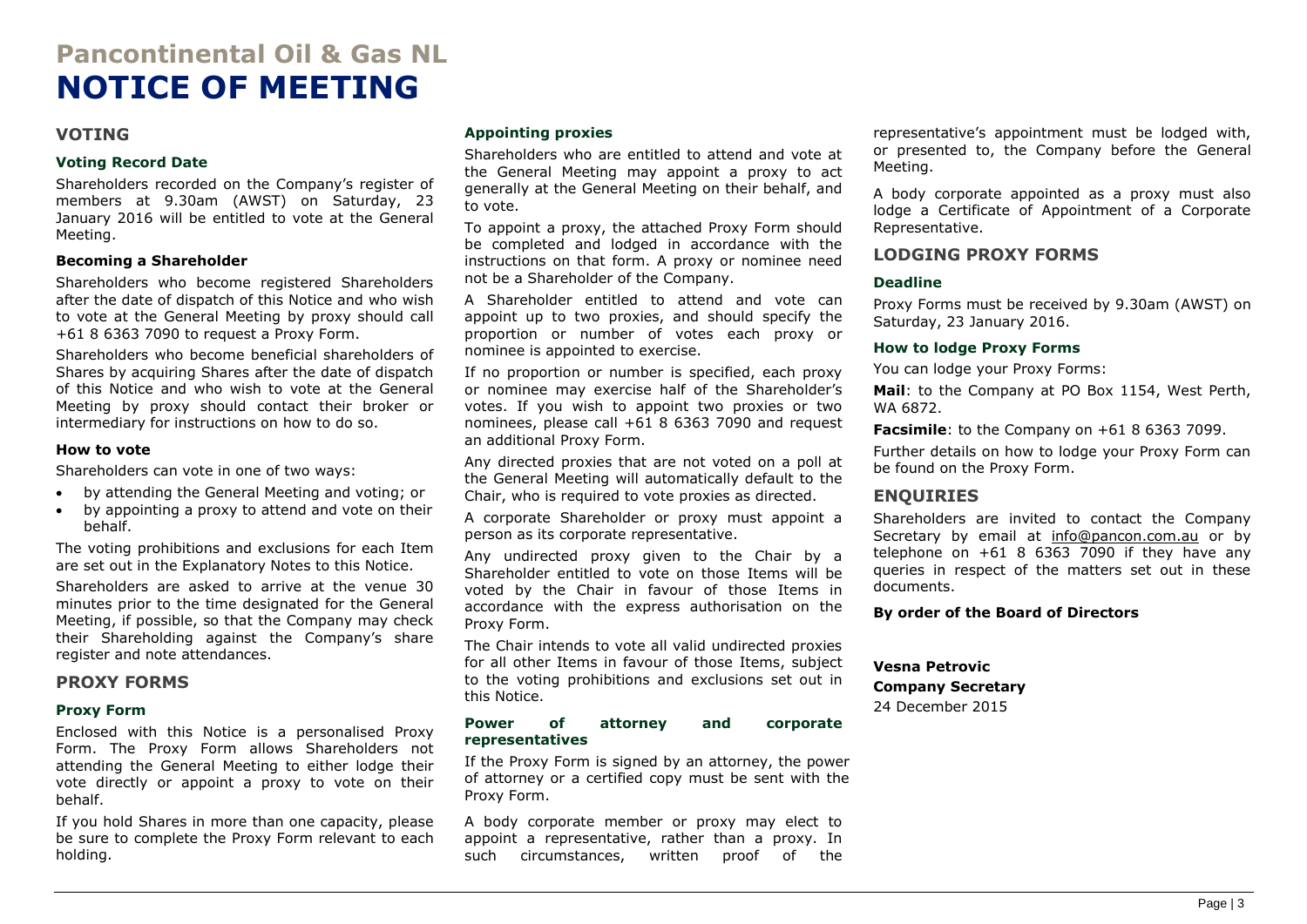# **Pancontinental Oil & Gas NL EXPLANATORY NOTES**

#### **BACKGROUND**

As announced on 4 December 2015, the Company proposed to undertake a capital raising of approximately \$2.2 million (before costs) comprising a placement to sophisticated and professional investors at 0.4 cents per Share (**Placement**) and a share purchase plan at the same price (**SPP**).

Details of the Placement and the SPP are as follows:

| <b>Transaction</b>                                                     | <b>Shares</b> |
|------------------------------------------------------------------------|---------------|
| Placement under ASX Listing Rule 7.1                                   | 172,649,114   |
| Placement under ASX Listing Rule 7.1A                                  | 11,850,886    |
| Placement to Mr Kennedy (subject to<br>obtaining Shareholder approval) | 125,000,000   |
| SPP (subject to completion of the SPP)                                 | 250,000,000   |
|                                                                        |               |
| <b>Total proposed Shares to be issued</b>                              | 559,500,000   |

| Total proposed funds to be raised | \$2,238,000 |
|-----------------------------------|-------------|
| (at 0.4 cents per Share)          |             |

On 11 December 2015, the Company issued 184,500,000 Shares under the Placement. These Shares were issued pursuant to the Company's combined placement capacity under ASX Listing Rules 7.1 and 7.1A.

Items 1 and 2 seek Shareholder ratification under ASX Listing Rule 7.4 for the issue of those Shares so that the issue of the Shares does not count towards the Company's 15% and 10% placement capacities (respectively).

Item 3 seeks the approval of Shareholders for the issue of Shares to Mr Kennedy under the Placement for the purposes of ASX Listing Rule 10.11.

#### **ITEMS 1 AND 2 – RATIFICATION OF PRIOR ISSUES OF SHARES**

#### **Item 1**

Item 1 seeks the approval of Shareholders under Listing Rule 7.4 to ratify the issue of 172,649,114 Shares at an issue price of 0.4 cents per Share to sophisticated and professional investors under the Placement without shareholder approval pursuant to the Company's 15% placement capacity under ASX Listing Rule 7.1.

ASX Listing Rule 7.1 provides that a company must not, subject to specified exceptions, issue or agree to issue more equity securities during any 12 month period than that amount which represents 15% of the number of fully paid ordinary securities on issue at the commencement of that 12 month period.

ASX Listing Rule 7.4 permits the ratification of previous issues of securities made without prior Shareholder approval provided the issue did not breach the 15% threshold set by ASX Listing Rule 7.1.

The effect of such ratification is to restore a company's maximum discretionary power to issue further shares up to 15% of the issued capital of the Company without requiring Shareholder approval.

The Company confirms that the issue and allotment of Shares did not breach ASX Listing Rule 7.1. The Company also confirms that the sophisticated and professional investors who participated in the Placement are not related parties of the Company.

#### **Item 2**

Item 2 seeks the approval of Shareholders under Listing Rule 7.4 to ratify the issue of 11,850,886 Shares each at an issue price of 0.4 cents per Share issued to sophisticated and professional investors under the Placement without Shareholder approval pursuant to the Company's 10% placement capacity under ASX Listing Rule 7.1A which was approved by Shareholders at the 2015 AGM which was held on 30 November 2015.

ASX Listing Rule 7.1A provides that, in addition to issues of securities permitted without prior shareholder approval under ASX Listing Rule 7.1, an entity that is eligible and which has obtained Shareholder approval under ASX Listing Rule 7.1A may issue or agree to issue, during the period in which the approval is valid, a number of equity securities which represents 10% of the number of fully paid ordinary securities on issue at the commencement of that 12 month period as adjusted in accordance with the formula in ASX Listing Rule 7.1.

ASX Listing Rule 7.4 sets out an exception to ASX Listing Rule 7.1A. It provides that where a company in general meeting ratifies the previous issue of securities made pursuant to ASX Listing Rule 7.1A those securities will from that date be included in variable "A" in the formula in ASX Listing Rules 7.1 and 7.1A.2 for the purpose of calculating the annual placement capacity of the Company under both ASX Listing Rules 7.1 and 7.1A.

By ratifying the issue of Shares which is the subject of Item 2, the Company will retain the flexibility to issue equity securities in the future up to the 10% annual placement capacity set out in ASX Listing Rule 7.1A without the requirement to obtain prior Shareholder approval.

The Company confirms that the sophisticated and professional investors who participated in the Placement are not related parties of the Company.

#### **Specific information required by ASX Listing Rule 7.5**

For the purposes of ASX Listing Rule 7.5, information regarding the Placement which is the subject of Items 1 and 2 is provided as follows:

- (a) 184,500,000 Shares were issued on the following bases:
	- a. 172,649,114 Shares were issued pursuant to ASX Listing Rule 7.1; and
	- b. 11,850,886 Shares were issued pursuant to ASX Listing Rule 7.1A;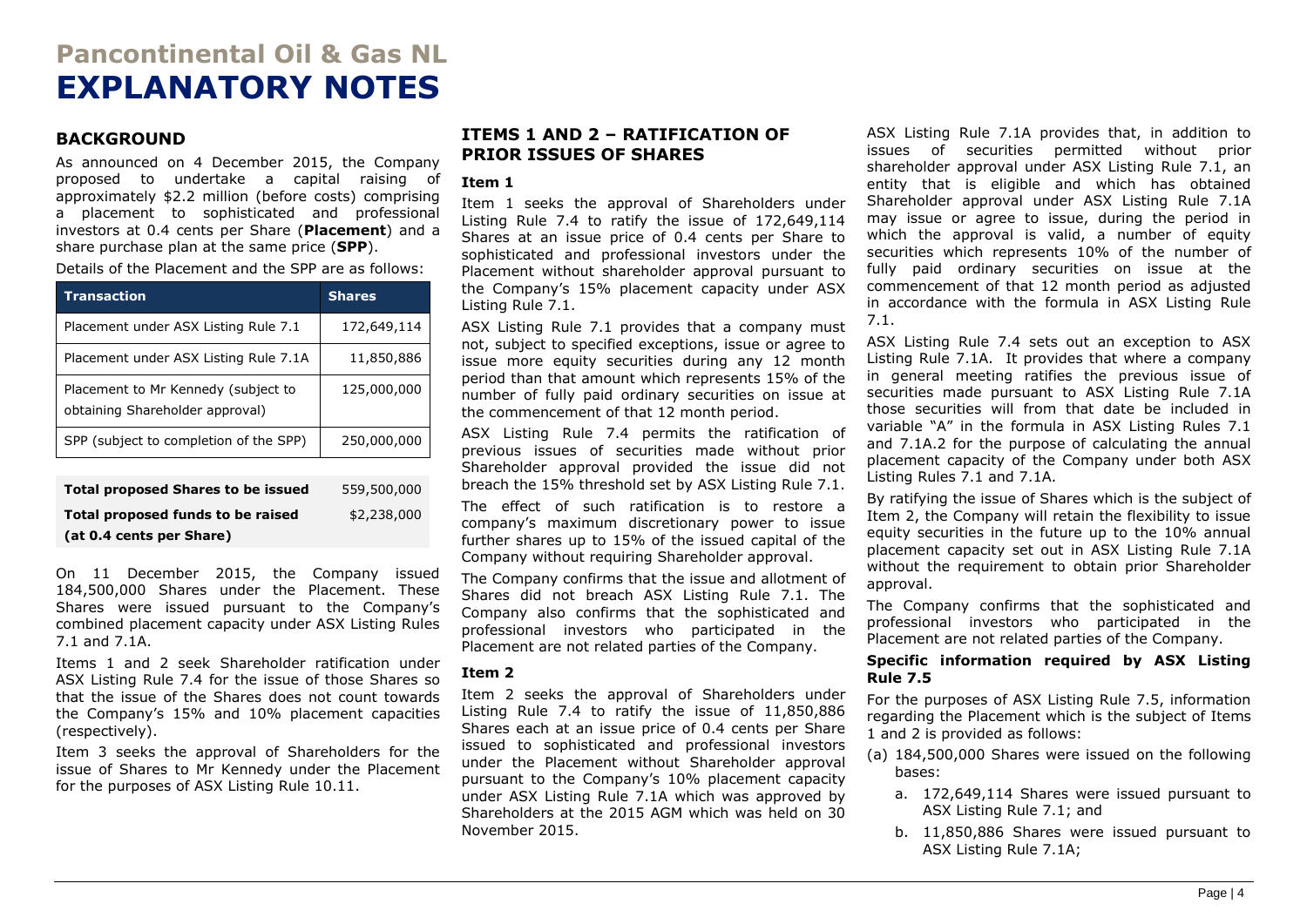- (b) the Shares were issued at a price of 0.4 cents per Share;
- (c) the Shares were issued as fully paid ordinary Shares which rank equally with the existing shares on issue;
- (d) the Shares were issued to sophisticated and professional investor clients of Hartleys Limited; and
- (e) the funds raised will be used to further fund the exploration activities on the Company's existing exploration projects in Kenya and Namibia, namely:
	- a. costs associated with the potential sale of a part interest in Namibia PEL 37;
	- b. farmout costs for Kenya L6; and
	- c. general working capital and other payables.

#### **Voting exclusions for Items 1 and 2**

The Company will disregard any votes cast on Items 1 and 2 by a person (or any associates of such a person) who participated in the Placement.

However, the Company need not disregard a vote if:

- it is cast by a person as proxy for a person who is entitled to vote, in accordance with the directions on the proxy form; or
- it is cast by the Chair as proxy for a person who is entitled to vote, in accordance with a direction on the proxy form as the proxy decides.

#### **Board recommendations**

The Board unanimously recommends that Shareholders vote **in favour** of Items 1 and 2.

The Chair intends to vote undirected proxies in favour of Items 1 and 2.

#### **ITEM 3 – APPROVAL FOR MR HENRY DAVID KENNEDY TO PARTICIPATE IN PLACEMENT**

Item 3 seeks the approval of Shareholders pursuant to ASX Listing Rule 10.11 to enable Mr Henry David Kennedy and/or his nominees to participate in the

Placement on the same terms and conditions as other  $\bullet$ subscribers under the Placement.

Shareholder approval is required under ASX Listing Rule 10.11 due to Mr Kennedy holding a Director's  $\bullet$ position in the Company and as such, is considered a related party.

ASX Listing Rule 10.11 restricts the Company's ability to issue securities to a related party unless approval is obtained from Shareholders. If Shareholders approve Item 3, separate approval will not be required under ASX Listing Rule 7.1, as approval is already being obtained under ASX Listing Rule 10.11.

Accordingly, the effect of this resolution passing will be to allow the Company to issue up to 125,000,000 Shares to Mr Kennedy (and/or his nominees) without breaching ASX Listing Rule 10.11 or using the Company's 15% placement capacity under Listing Rule 7.1.

#### **Chapter 2E of the Corporations Act**

Chapter 2E of the Corporations Act regulates the provision of financial benefits to related parties by a public company.

The issue of Shares to Directors constitutes the provision of a financial benefit to a related party. Section 229 of the Corporations Act, as an example of a financial benefit, includes the issuing of securities to a related party. The Corporations Act defines "related party" widely, and includes the directors of a company.

Chapter 2E of the Corporations Act prohibits the Company from giving a financial benefit to a related party of the Company unless:

- (a) the giving of the financial benefit falls within an exception to the provision; or
- (b) prior shareholder approval is obtained for the giving of the financial benefit.

It is the view of the Board that Shareholder approval under Chapter 2E of the Corporations Act is not required for the issue of Shares to Mr Kennedy and/or his nominees, as the issue of Shares falls within the exception under section 210 of the Corporations Act.

Section 210 of the Corporations Act provides that shareholder approval is not required for a company to give a financial benefit on terms that:

- would be reasonable in the circumstances if the public company and the related party were dealing at arm's length; or
- are on terms that are less favourable to the related party than would be given if the parties were dealing at arm's length.

In forming this view, the Board noted that the price of the Shares to be issued to Mr Kennedy and/or his nominees is the same as the price of the Shares issued under the Placement which was set by Hartleys Limited, having regard for current market conditions and demand.

Accordingly, the terms of the issue of Shares to Mr Kennedy were negotiated on an arm's length basis and are reasonable in the circumstances.

#### **Specific information required by ASX Listing Rule 10.13**

ASX Listing Rule 10.13 requires that the following information be provided to Shareholders for the purpose of obtaining Shareholder approval for the issue of Shares to Mr Kennedy and/or his nominees pursuant to ASX Listing Rule 10.11:

- (a) the Shares will be issued to Mr Kennedy and/or his nominees;
- (b) the maximum number of Shares to be issued to Mr Kennedy and/or his nominees will be 125,000,000;
- (c) the Company will issue the Shares no later than 1 month after the date of the General Meeting (or such longer period of time as ASX may in its discretion allow);
- (d) the Shares will be issued at 0.4 cents per Share, being the same price as the Shares issued to unrelated parties under the Placement which are the subject of Items 1 and 2. The Shares will be fully paid ordinary Shares and will rank equally with the existing Shares on issue; and
- (e) the funds raised will be used to further fund the exploration activities on the Company's existing exploration projects in Kenya and Namibia, namely:
	- a. costs associated with the potential sale of a part interest in Namibia PEL 37;
	- b. farmout costs for Kenya L6; and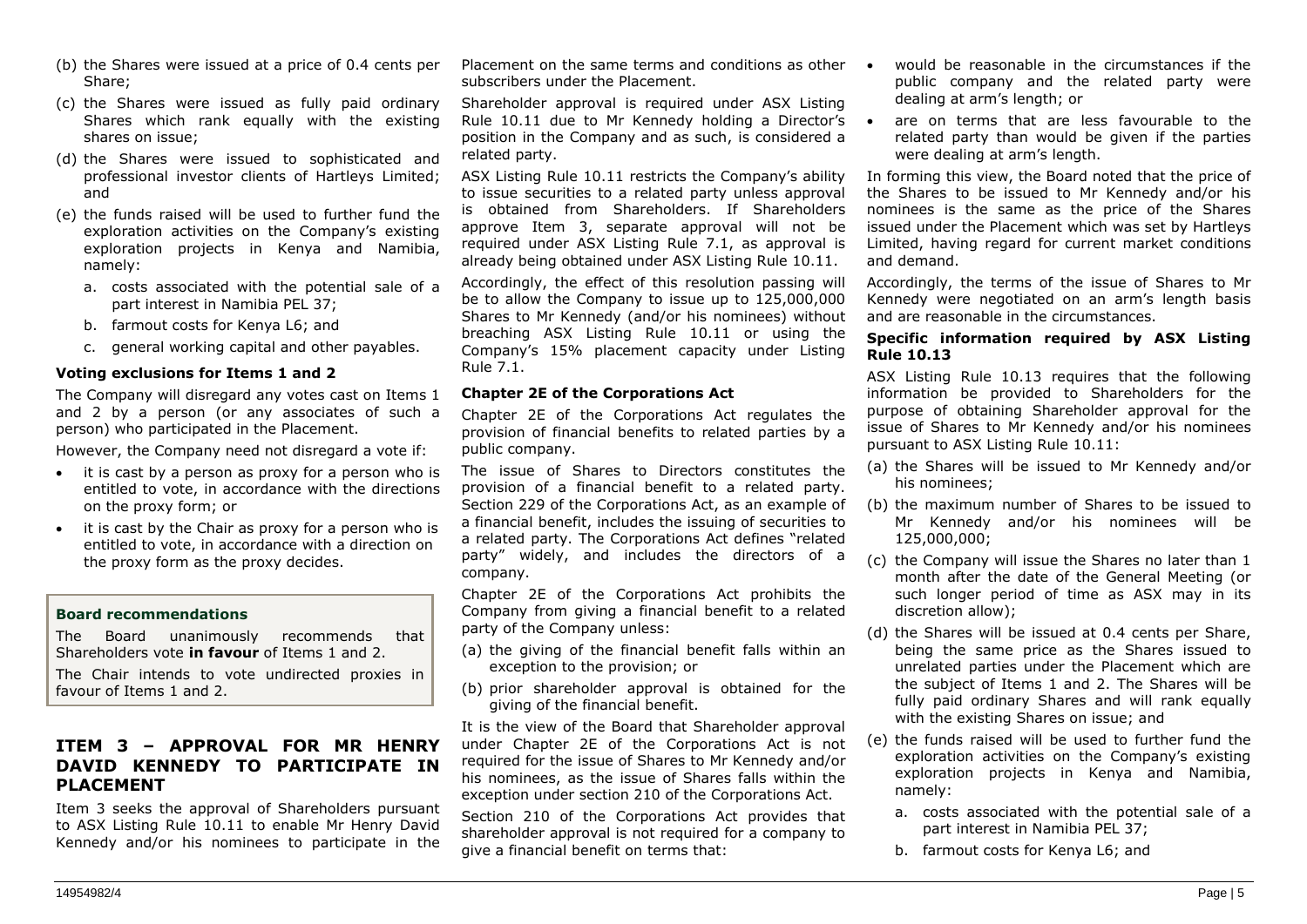c. general working capital and other payables.

#### **Voting exclusions**

The Company will disregard any votes cast on this Item by Mr Kennedy (or any of his associates).

However, the Company need not disregard a vote if:

- it is cast by a person as proxy for a person who is entitled to vote, in accordance with the directions on the proxy form; or
- it is cast by the Chair as proxy for a person who is entitled to vote, in accordance with the express authorisation on the proxy form.

#### **Board recommendation**

The Board (other than the relevant Director Mr Kennedy, the subject of Item 3) recommends that Shareholders vote **in favour** of Item 3.

The Chair intends to vote undirected proxies in favour Item 3.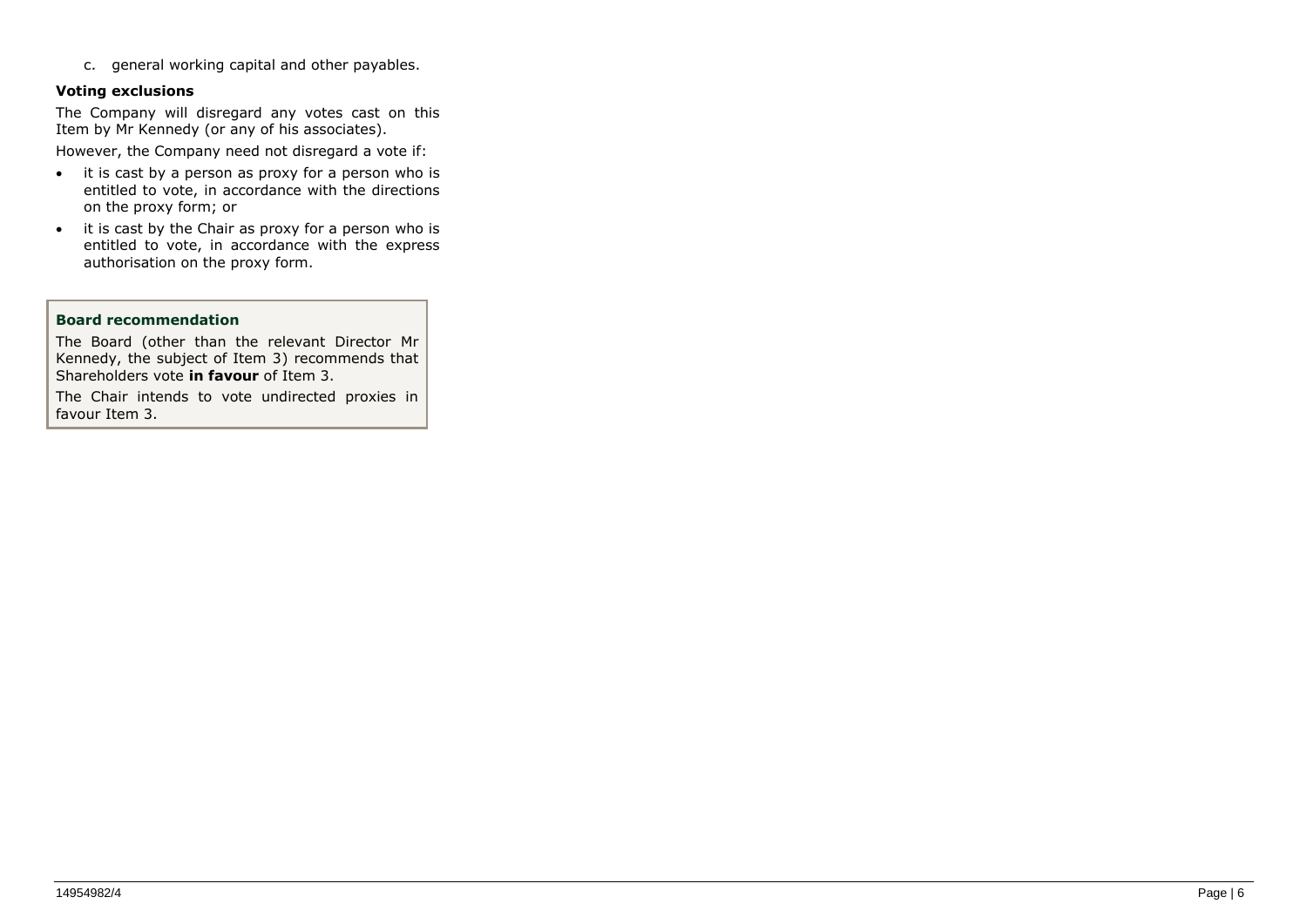# **Pancontinental Oil & Gas NL GLOSSARY**

| A\$ or \$                                  | Australian dollars.                                                                                               | Kev                                   | Key management personnel,                                                                                                                                                      |  |
|--------------------------------------------|-------------------------------------------------------------------------------------------------------------------|---------------------------------------|--------------------------------------------------------------------------------------------------------------------------------------------------------------------------------|--|
| <b>2015 AGM</b>                            | The Company's 2015 Annual<br>General Meeting which was held<br>on 30 November 2015.                               | <b>Management</b><br><b>Personnel</b> | which has the same meaning as<br>in the Australian accounting<br>standards.<br>Broadly,<br>this                                                                                |  |
| <b>ASX</b>                                 | ASX Limited (ABN 98 008 624<br>691), or as<br>the<br>context<br>requires, the financial market<br>operated by it. |                                       | includes those persons with the<br>authority for planning, directing<br>and controlling the activities of<br>the Company (whether directly<br>or indirectly), and includes any |  |
| <b>AWST</b>                                | Australian Western<br>Standard<br>Time.                                                                           |                                       | Directors.                                                                                                                                                                     |  |
|                                            |                                                                                                                   | <b>Listing Rules</b>                  | The listing rules of the ASX.                                                                                                                                                  |  |
| <b>Board</b>                               | The board of Directors of the<br>Company.                                                                         | <b>Notice</b> or<br>Notice of         | The Notice of Meeting and the<br><b>Explanatory Notes.</b>                                                                                                                     |  |
| Chair                                      | The chair<br>of the<br>General                                                                                    | <b>Meeting</b>                        |                                                                                                                                                                                |  |
|                                            | Meeting.                                                                                                          | <b>Ordinary</b>                       | A resolution<br>that must<br>be                                                                                                                                                |  |
| <b>Company</b> or<br><b>Pancontinental</b> | Pancontinental Oil & Gas NL<br>(ABN 95 003 029 543).                                                              | <b>Resolution</b>                     | passed by at least 50% of the<br>votes cast<br>by Shareholders                                                                                                                 |  |
| Constitution                               | The Company's constitution.                                                                                       |                                       | being<br>in<br>favour<br>οf<br>the<br>resolution.                                                                                                                              |  |
| <b>Corporations</b><br>Act                 | Corporations Act 2001 (Cth).                                                                                      | <b>Placement</b>                      | Has the meaning given to it in<br>the "Background" section on                                                                                                                  |  |
| <b>Director</b>                            | A director of the Company.                                                                                        |                                       | page 4.                                                                                                                                                                        |  |
| <b>Explanatory</b><br><b>Notes</b>         | The Explanatory Notes attached<br>to the Notice of Meeting.                                                       | <b>Proxy Form</b>                     | The proxy form included with<br>this Notice.                                                                                                                                   |  |
| General<br><b>Meeting</b>                  | General<br>Meeting<br>οf<br>Shareholders of the Company<br>to be held at The Park Business                        | <b>SPP</b>                            | Has the meaning given to it in<br>the "Background" section on<br>page 4.                                                                                                       |  |
|                                            | Centre, 45 Ventnor Avenue,<br>West Perth, Western Australia<br>6005 on Monday, 25 January                         | <b>Share</b>                          | A fully paid ordinary share in<br>the capital of the Company.                                                                                                                  |  |
|                                            | 2016 at 9.30am (AWST), or<br>any adjournment thereof.                                                             | <b>Shareholder</b>                    | Any person holding a Share in<br>the Company's share register.                                                                                                                 |  |
| <b>Item</b>                                | Each resolution set out in the<br>Notice of Meeting.                                                              | <b>Voting Record</b><br><b>Date</b>   | 9.30am (AWST) on Saturday,<br>23 January 2016.                                                                                                                                 |  |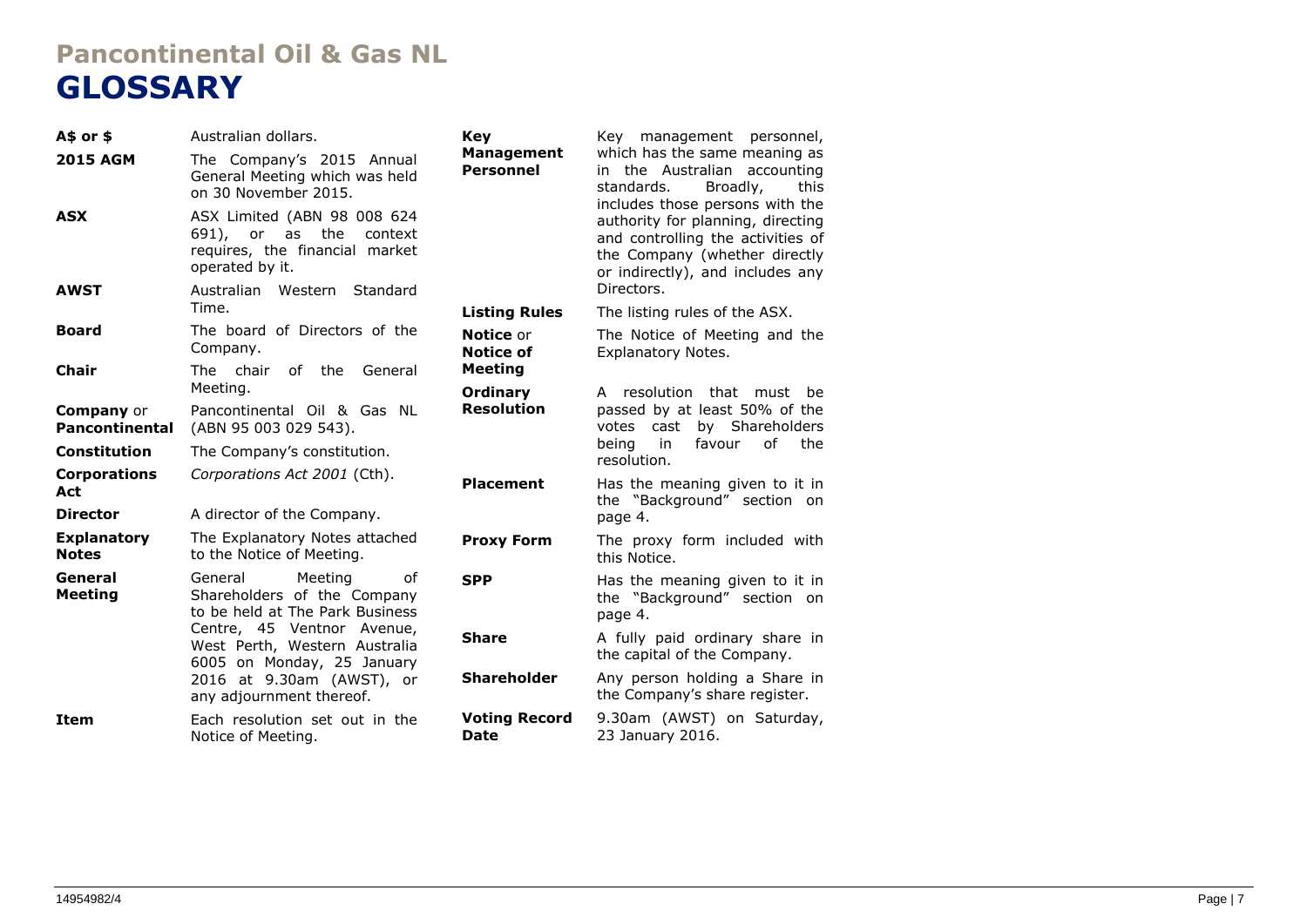### **Pancontinental Oil & Gas NL ABN 95 003 029 543 PROXY FORM**

I/We being a member/s of **Pancontinental Oil & Gas NL** and entitled to attend and vote hereby appoint



If you are not appointing the Chair of the General Meeting as your proxy please write here the full name of the individual or body corporate (excluding the registered securityholder) you are appointing as your proxy.

or failing the individual or body corporate named, or if no individual or body corporate is named, the Chair of the General Meeting, as my/our proxy at the **General Meeting of Shareholders of Pancontinental Oil & Gas NL ABN 95 003 029 543 to be held at The Park Business Centre, 45 Ventnor Avenue, West Perth, Western Australia 6005 on 25 January 2016 at 9:30am (AWST)** and at any adjournment or postponement of that meeting, to act on my/our behalf and to vote in accordance with the following directions or if no directions have been given, as the proxy sees fit.

**Chair authorised to exercise undirected proxies on remuneration related resolutions:** Where I/we have appointed the Chair as my/our proxy (or the Chair becomes my/our proxy by default), I/we expressly authorise the Chair to exercise my/our proxy (except where I/we have indicated a different voting intention below) even if the Item is connected directly or indirectly with the remuneration of a member of the Key Management Personnel, which includes the Chair.

The Chair of the General Meeting intends to vote all available proxies in favour of each Item.

| ITEM | <b>RESOLUTIONS</b>                                              | <b>FOR</b> | AGAINST | <b>ABSTAIN</b> |
|------|-----------------------------------------------------------------|------------|---------|----------------|
|      | Ratification of Placement carried out under Listing Rule 7.1    |            |         |                |
|      | Ratification of Placement carried out under Listing Rule 7.1A   |            |         | $\perp$        |
| 3    | Approval for Mr Henry David Kennedy to participate in Placement |            |         |                |
|      |                                                                 |            |         |                |

Dated this............................day of.......................................................2016

Please sign on the reverse of this form. If the member is a company, it must sign in accordance with its constitution.

Proxy Forms (and power of attorney, if any, under which the Proxy Form is signed) must be sent by mail to PO Box 1154, West Perth WA 6872 or delivered to Level 1, 10 Ord Street, West Perth, WA 6005 or by fax to +61 8 6363 7099 and must be received no later than 9:30am (AWST) on Saturday, 23 January 2016.